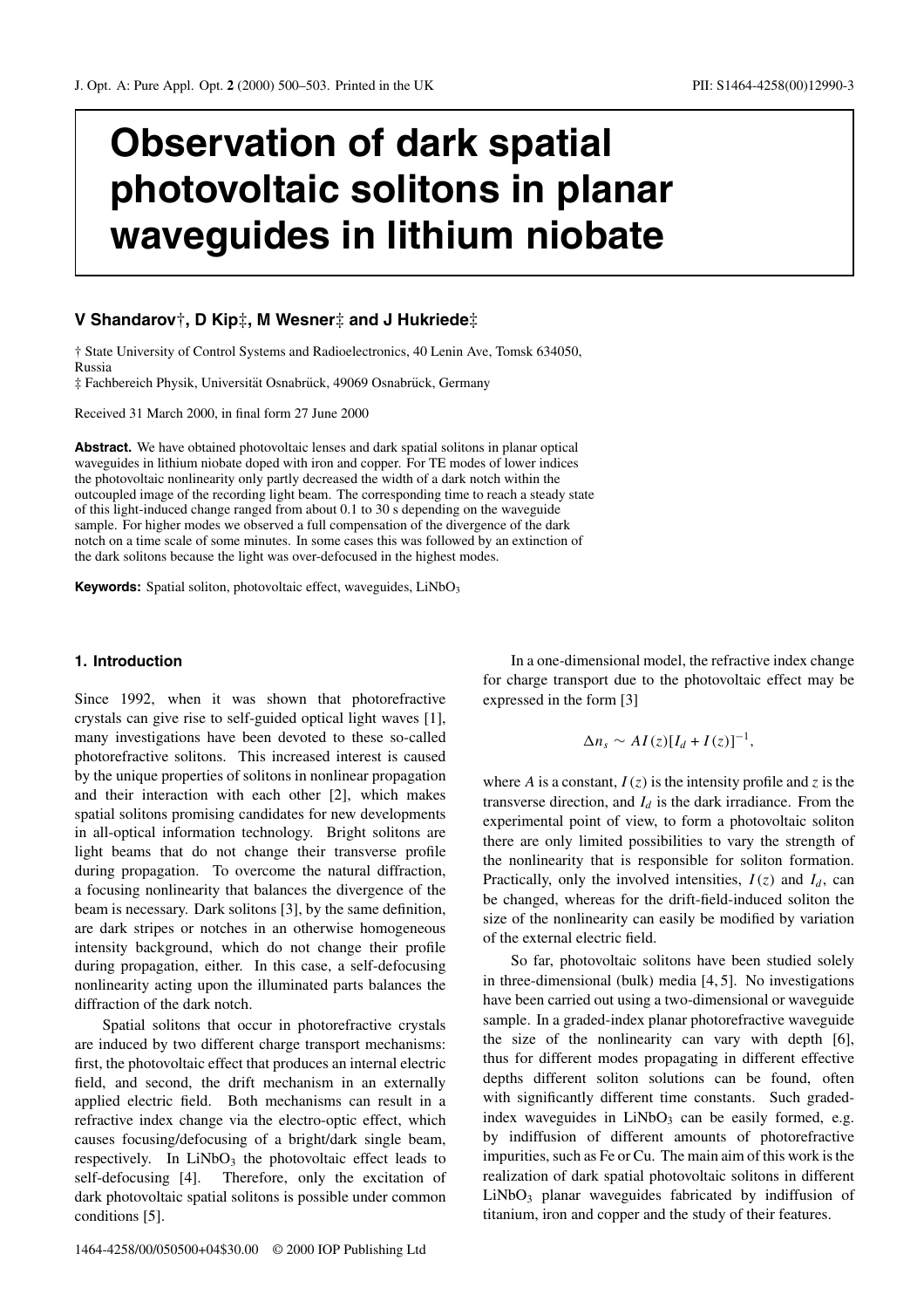

**Figure 1.** Refractive index profiles for extraordinary polarization for WG1 and WG2 and Fe concentration in WG2.

#### **2. Optical waveguide formation**

Planar waveguides have been formed in y-cut  $LiNbO<sub>3</sub>$ wafers (optical grade, congruently melting composition) by diffusion of Fe only (sample WG1), Ti and Fe (WG2), and Ti, Fe and Cu (WG3). The sample WG1 was formed by indiffusion of a 40 nm thick evaporated Fe layer for 8 h at 1000 ◦C in air. For the WG2 and WG3 samples first a 74 nm thick Fe layer was indiffused into the wafers at 1000 ◦C for 20 h in air. Then they were doped with Ti from 100 nm thick films, indiffused at  $1000 °C$  for 24 h in air. Finally, the sample WG2 was annealed in a reducing argon atmosphere for 2 h at 1000 ◦C. The sample WG3 was additionally Cu doped by indiffusing a 26 nm thick evaporated layer for 2 h at  $1000\,^{\circ}$ C in a reducing argon atmosphere.

For the sample WG1 the indiffused Fe is responsible for both the formation of the Gaussian-like refractive index profile and the photorefractive doping, resulting in different effective Fe concentrations  $C_{Fe}$  inside the sample for different modes of the waveguide. On the other hand, in the samples WG2 and WG3 the Ti presence is mainly responsible for the refractive index profile. In the region where light is guided, the concentration  $C_{Fe}$  changes only slightly, and the contribution of Fe (and Cu as well) to the refractive index change is negligible. The Fe concentration and refractive index profiles of the samples WG1 and WG2 are illustrated in figure 1.

#### **3. Experimental set-up**

The experimental set-up is shown schematically in figure 2. The recording and the probe beams are formed by two helium–neon lasers (wavelength 632.8 nm) and were coupled into the waveguide using either prism or endface coupling. The light was polarized along the  $c$ -axis ( $z$ -direction) and the propagation was along  $x$ . The y-direction coincides with the waveguide normal. The beam expander (BE), cylindrical lens (CL) and spherical lens (SL) enabled the adjustment of the necessary dimensions of the recording beam used for the prism coupling. For endface coupling a  $20\times$  microscope lens was used instead of a SL. The probe beam was launched into the light path of the recording beam via the mirror M and the beam splitter (BS). The light propagation distance was 5 mm in the experiments with prism coupling and 20 mm for endface coupling.



**Figure 2.** Experimental setup. Laser 1, laser 2—He–Ne lasers; BE—beam expander; M—mirrors; BS—beam splitter; CL—cylindrical lens; SL—spherical lens; MO—microscope objectives; GS—glass slide; CCD—CCD camera.

For dark soliton formation a dark notch in the centre of the recording beam is necessary. This was generated by a thin glass slide that covered one half of the beam, producing a phase shift of  $(2m + 1)\pi$ , where m is an integer. Tilting the glass plate allowed for the adjustment of the correct phase shift. The recording beam power  $P_{\text{in}}$  ranged from 0.3 to 20 mW, whereas the power of the probe beam was 0.12 mW. The polarization of both beams corresponded to extraordinary waves (TE modes of the waveguide), taking advantage of the large values of both the electro-optic and photovoltaic coefficients of  $LiNbO<sub>3</sub>$  for such a polarization and propagation direction. The light that was propagating in the waveguide was coupled out using either a second coupling prism or via the polished endface, and then imaged onto the CCD camera.

It should be noted that in these experiments we did not use any background illumination, as was the case in other experiments with photovoltaic solitons [4, 7]. Due to the high Fe concentrations in our waveguides the dark conductivity was rather high and additional illumination was not necessary.

#### **4. Experimental results and discussion**

Self-focusing and dark soliton formation was studied in two different schemes for coupling light into the waveguide: prism coupling (excitation of discrete modes) and endface coupling (excitation of all modes of the sample simultaneously). In both cases the induced refractive index changes can be monitored using a second probe beam that reads out the light-induced waveguide channel.

# **4.1. Prism coupling**

At first, we used the prism-coupling setup. The input beam was focused onto the entrance face of the first coupling prism. Then the development of the dark notch in the light pattern that is outcoupled from the waveguide by a second prism was monitored with help of a CCD camera. The time evolution of the images allowed for an estimation of the dielectric relaxation times corresponding to the different TE modes in our three waveguides. After switching on the recording light we observed a decrease of the width of the dark notch at the position of the outcoupling prism in all three samples. An example is shown in figure  $3(a)$ . The final width of the notch in the steady state depends on the input light intensity. The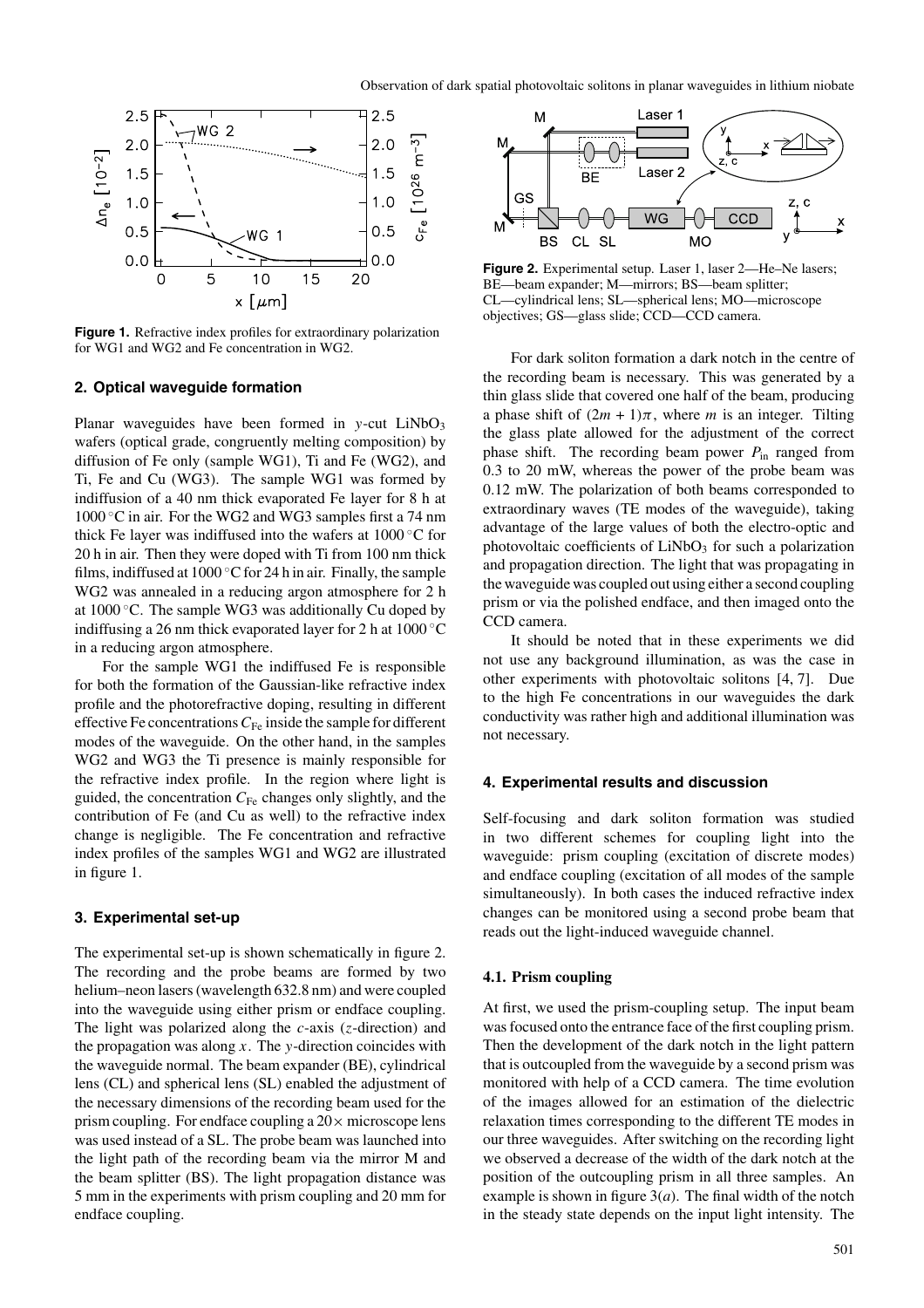

**Figure 3.** Intensity distribution of the recording beam (*a*) and the probe beam (*b*), before ( $t = 0$  s) and after ( $t = 5$  s) refractive index channel formation in the prism coupling configuration.

characteristic time constants for a typical input power of 1– 2 mW were similar for the different TE modes in WG2 (about  $0.08-0.1$  s) and WG3 (about  $10-12$  s), and changed from about 5 to 30 s for the sample WG1. This different behaviour is the result of an almost constant iron concentration  $C_{\text{Fe}}$ for all modes of the titanium-diffused waveguiding layers of samples WG2 and WG3, whereas  $C_{Fe}$  significantly changed for different modes of sample WG1.

The probe beam was used to detect the waveguiding channel (or the light-induced photovoltaic lens), which is formed by the dark notch because of the extraordinary refractive index decrease in the illuminated region. As an example, in figure 3(*b*) we show the intensity distribution of this probe beam in a region where the dark photovoltaic soliton (or the lens mentioned above) for the  $TE_1$  mode of sample WG1 has been formed. Here the steady state of the written channel was obtained after about 5 s; we did not observe any changes in the outcoupled pattern of the recording beam after this time. Because the probe beam was broader than the dark notch (about 50  $\mu$ m at the position of the incoupling prism), only part of its intensity was trapped inside the channel. After the recording beam was switched off, the probe beam recovered to its original intensity profile within 30–50 s. This allows for an estimation of the erasure time of the formed channel by the intensity of the probe beam. Similar results were observed for the other modes of the same waveguide and for the two other samples.

From the experiment described above we cannot distinguish whether we already have a soliton or just a focusing nonlinearity (a 'focusing' of the dark notch due to the light-induced lens). In our experiment the width of the dark notch at the input face of the incoupling prism was

about 25  $\mu$ m. At the position of the outcoupling prism it was about 80  $\mu$ m in the linear regime (for low intensity) and about 65  $\mu$ m in the nonlinear regime. This change of the width may correspond to a dark soliton that is formed after a short propagation distance of the beam in the waveguide. From the corresponding existence curve we estimated for this configuration (corresponding crystal parameters and a ratio of beam intensity to dark irradiance of about  $10^{-2}$  for the lowest modes [8]) a soliton width of about 60  $\mu$ m [3], which is in reasonable agreement with the value given above. A more exact proof of the soliton regime would require a modified experimental configuration suitable for a direct inspection of the light track within the waveguides over the whole propagation length, which was not possible here.

# **4.2. Endface coupling**

Then we used the endface-coupling method, which results in a simultaneous excitation of all guided TE modes of the waveguide. Because in sample WG1 different modes showed significant differences in their photorefractive parameters that are due to different Fe concentrations, some special features can be expected in exciting all modes at the same time. For the samples WG2 and WG3 with only small changes of the Fe concentration within the waveguiding layer we expected only small differences in the endface coupling scheme. However, even in these waveguides we observed some differences of the photovoltaic lens development compared with that in prism coupling.

Up to recording times necessary to reach the steady state in the prism-coupling scheme, i.e. about 20 s for a recording beam power of 1 mW, a self-focusing of the dark notch similar to the prism-coupling scheme could be observed. However, for longer recording time a further, more significant decrease in the width of the dark notch started. A steady state was not reached up to times of some minutes, sometimes followed by a complete extinction of the notch. Only for light powers lower than 0.5 mW was the dark notch still observed in the steady state. Above this value, the time necessary for complete extinction was strongly dependent on the recording light intensity. It changed from 27 min for a light power of 1 mW to 50 s for a light power of 11.5 mW.

In figure 4, the recording beam was switched off before the light-induced waveguide disappeared. Then the probe beam was used to test the remaining channel. The recording time was 40 s and  $P_{\text{in}} = 2$  mW. In this figure the intensity distribution in the direction of the waveguide normal (ydirection, see figure 2) has been measured. We observed a change of the light intensity distribution near the waveguide surface on a time scale of some seconds: the centre of gravity of the outcoupled intensity moves in the direction of the substrate with time. After erasure of that part of the channel which is mainly formed by the intensity guided in the lower modes (close to the surface), we observed a remaining, buried waveguide channel resulting only from the intensity guided in the highest modes of the waveguide. Similar buried waveguide channels could be stored in the dark for times up to some hours without noticeable changes. In figure 5 we illustrate this result for longer recording times. Here the intensity distributions of the recording and probe beam before